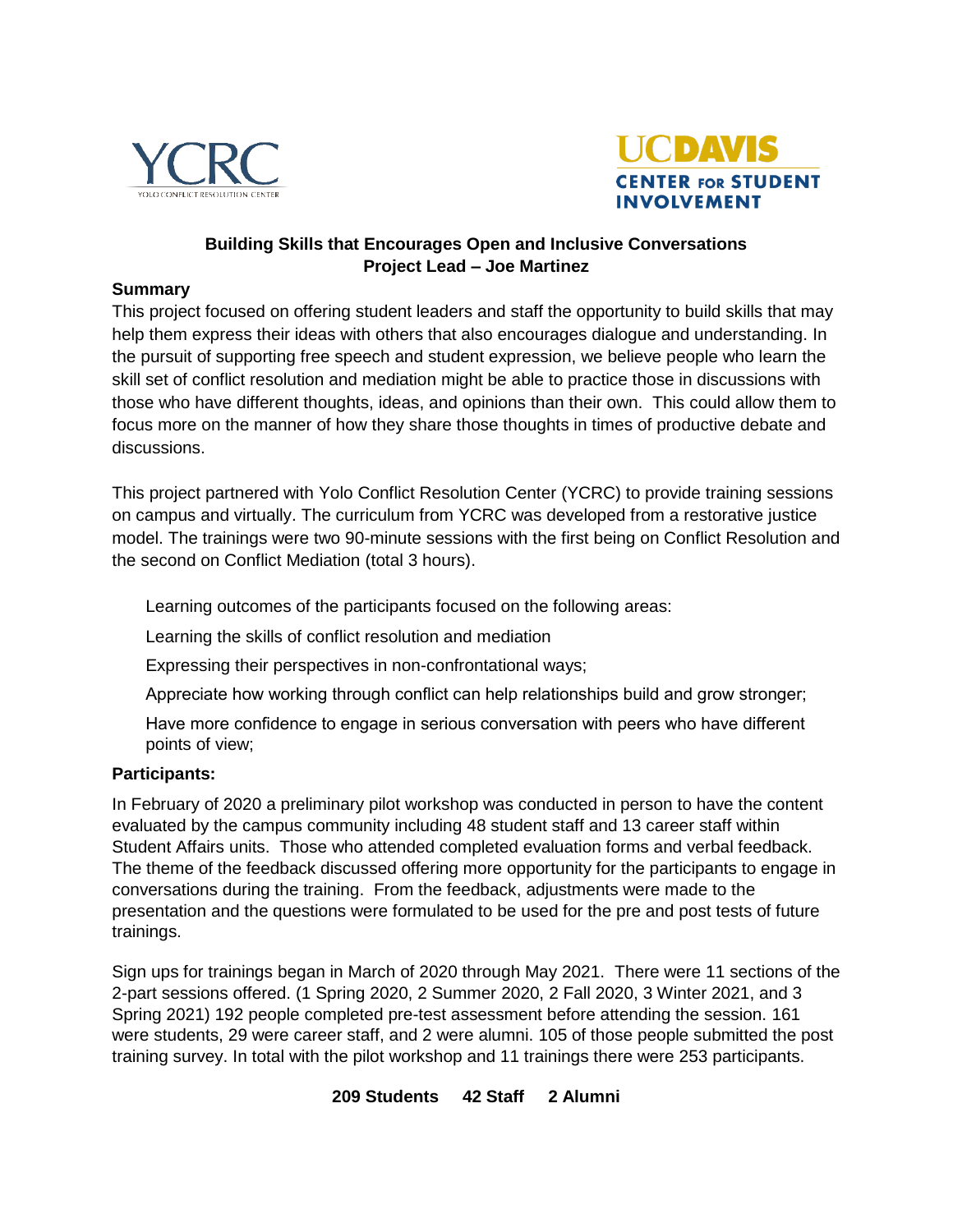## **Findings**

The results and outcomes were measured and evaluated using conflict resolution and mediation pre-session and post-session surveys. Each of the surveys included quantitative Likert scale and qualitive open response questions. A full list of the questions are provided at the end of this report. 192 people completed the pre-training survey. Here is a summary of findings from the pre-training responses:

Nearly half (49%) of the participants responded with neutral or disagreed when responding to "I feel I have the tools I need to help me manage conflict with others."

More than half (52%) of the participants responded with neutral or disagreed when responding to "If asked, I can explain my approach to dealing with conflict."

27% of the participants responded with neutral, disagree, or strongly disagree when responding I am able to express my perspective in non-confrontational ways.

96% (37% strongly agreed and 60% agreed) of the respondents answered "that working through conflict could help relationships build and grow stronger."

54% Strongly agreed and 42% agreed that conflict resolution and mediation training can help us to role model the principles of community.

60% Strongly agreed and 39% agreed that open and inclusive conversations can support the principles of community.

These results show that almost all of the participants believe that conflict resolution and mediation training can help role model and support the principles of community but most of them can't explain their approach or don't feel they have the tools to manage conflict.

Examining the post to the pre-training surveys will show if some of the project's objective were met. 105 of 192 (55%) participants completed the post-training survey. Here is a summary of findings from the post-training responses that showed noticeable changes:

97% (42%-strongly agreed and 55% agreed) of the participants responded that "After completing the training I feel I have more tools that may help me manage conflict with others."

88% (31% Strongly agreed and 57% agreed) of the participants responded that "After completing the training I can explain my approach to dealing with conflict." 11 % responded with neutral and 1% disagree.

95% (35% Strongly agreed and 60% agreed) of the participants responded that "After completing the training I am able to express my perspective in non-confrontational ways."

97% (75% strongly agreed/22% agreed) of the respondents answered "that working through conflict could help relationships build and grow stronger."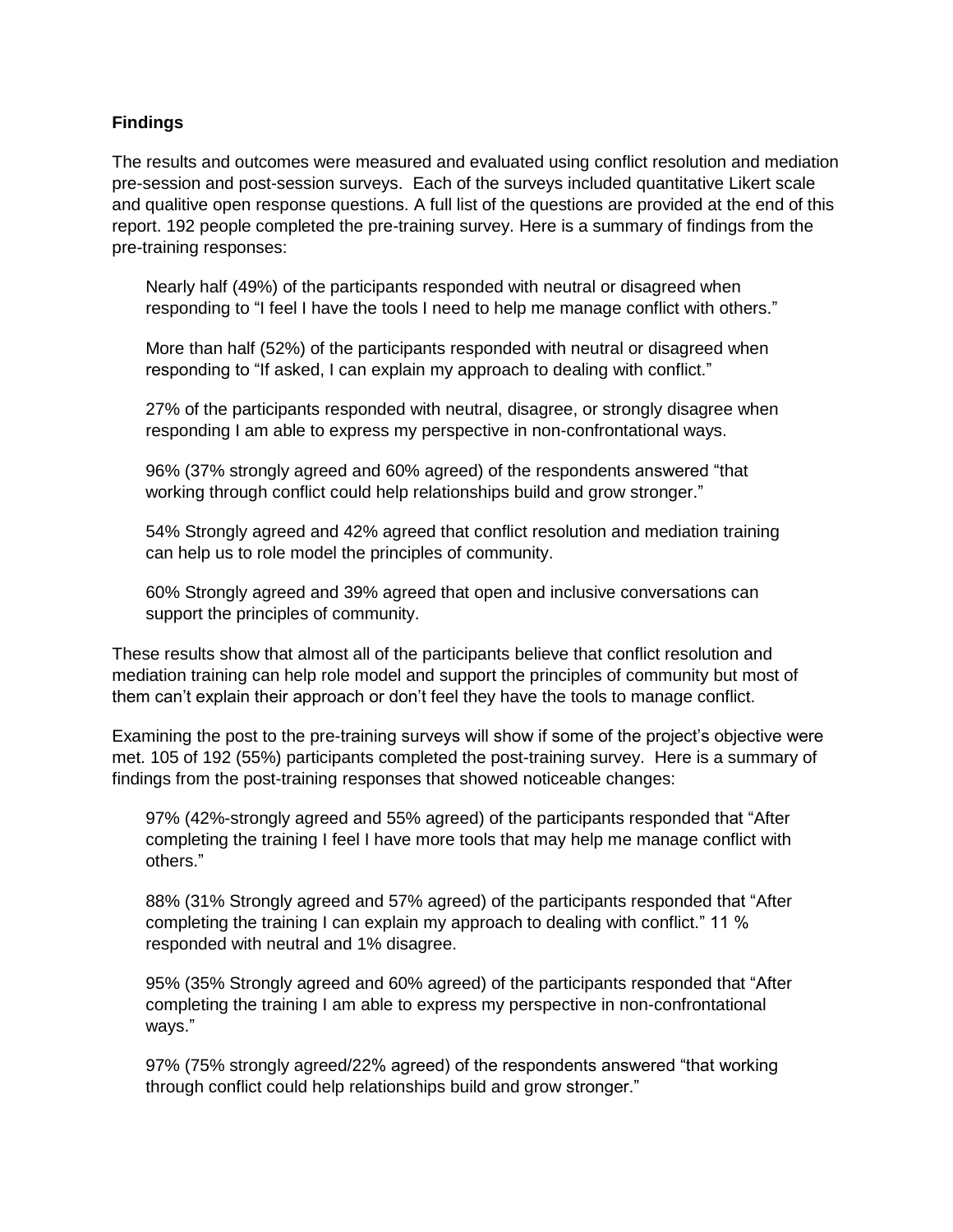99% (65% strongly agreed and 34% agreed) agreed that conflict resolution and mediation training can help us to role model the principles of community.

97% (73% Strongly agreed and 24% agreed) that "open and inclusive conversations can support the principles of community."

Over all the results of the post-test shows that after completing the training almost all of the participants were more confident in their skills and could explain their approach to conflict. They also responded that the training helped them to see how they could express their perspective in a non-confronting way. In all areas there was an increase of responses that moved to strongly agree or agree. In fact, the post survey had only one person that responded with disagree when it came to the areas of skills to explain their approach or express their perspective in nonconfrontational way. With these results the objectives of the project were met.

#### **Potential Impacts on the Campus Community**

Here are highlights from the participants who completed the training when asked "One way I can implement these skills from the training will be…"

"To put myself in the shoes of the person saying something I may disagree with and understand their background/influences to see why they may have that opinion."

"When having conversations about different views, I need to first understand and acknowledge that opposite views exist same as mine."

"Understanding that my needs are just as important as other people's needs, which is important in engaging collaboratively when addressing conflict, so everyone is in a win-win situation."

"I will make sure to sit down and talk to the person that I am having a conflict with and listen to their side and express my side of the story. That way we can come to a conclusion and resolve our conflict in a peaceful manner."

Here are highlights from the participants who completed the training when asked "An area that I want to continue to learn about conflict resolution and mediation is..."

"How to not be biased in a conflict. Some topics can be triggering and we might have preconceived thoughts so how to try and step away from that."

"Just being more open minded to be able to acknowledge both parts of the story."

"How we can use it to resolve race relations, because it is truly tearing apart the country and I want to learn how to get people to see that we may come from different backgrounds but we can still coexist in peace, and even cooperate."

"I want to learn more about de-escalation, especially in situations where people are unwilling to hear other perspectives, listen to others involved, or even try to resolve the situation."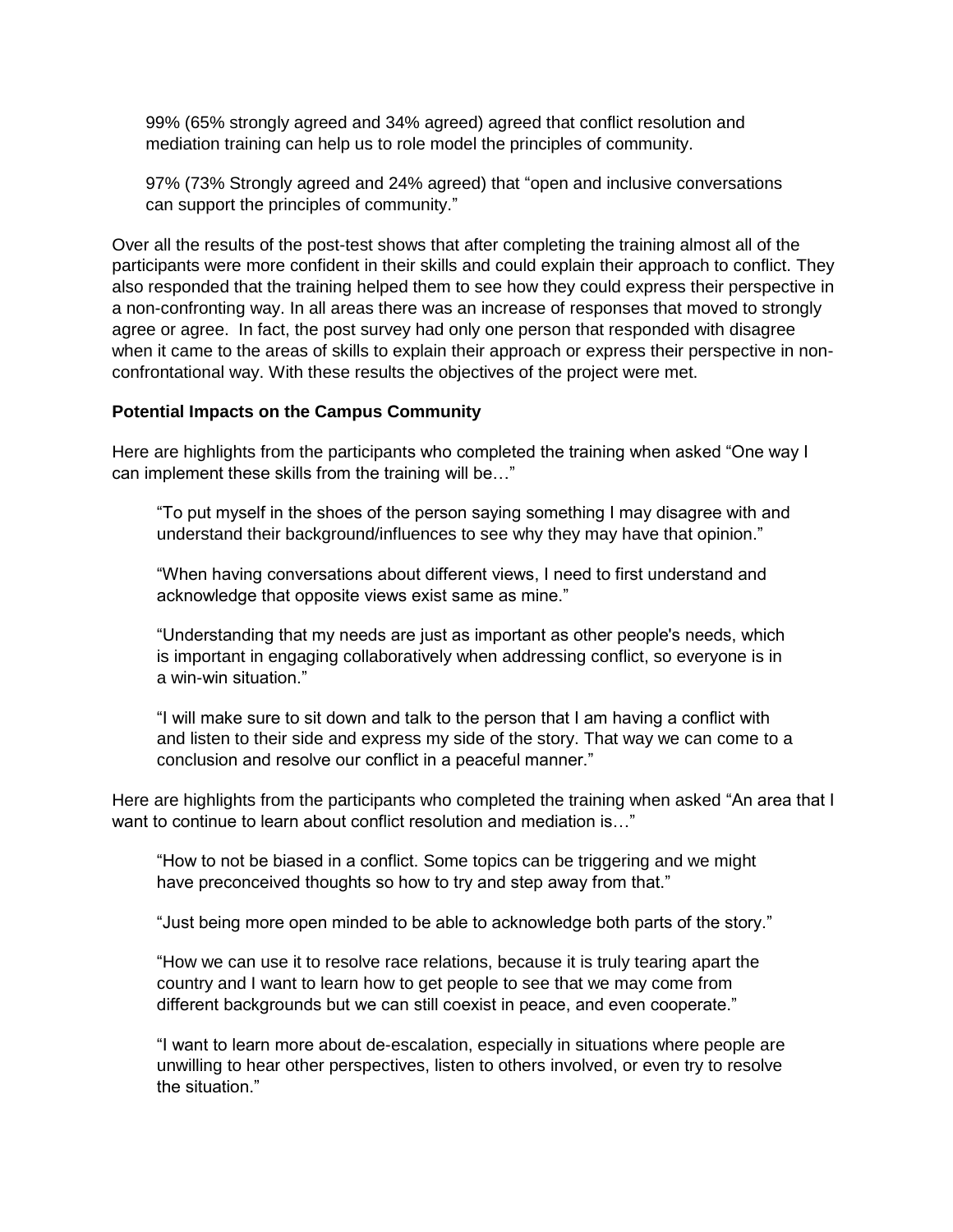"How to create a safe space for those who are finding it difficult to tell their side of the story."

"How to respond and how to take conflict and transform into something less aggressive or argumentative and rather a discussion during which I can learn."

Here are highlights from the participants who completed the training when asked "What I appreciated most from the training…"

"I appreciate how it is a topic we do not normally talk about and I like how it was a reflective moment for myself."

"I appreciated that this topic was raised at all! I appreciated learning that there is not a single approach to conflict resolution. That our style can and should vary by situation and out of consideration for the person(s) we are interacting with."

"Is being able to voice my thoughts and methods of conflict resolution and hearing constructive feedback on how to make that better."

"Is how I was able to understand that most conflicts are brought about from miscommunication or misunderstandings."

"Learning how important it is to listen and sometimes take a step back instead of getting more involved. I learned that there is not always just one right and wrong because each person always believes that they are right. Rather than being an argument or conflict, I want to try to implement taking a moment and reflecting as to what is actually going on, how things lead to this point, and calming down. Conflict does not always have to turn aggressive or heated, people can learn and grow from it by being respectful and taking in the other person's perspective, trying to understand where they are coming from."

These responses demonstrate that those who completed the training want to implement the skills and continue learning. They had an appreciation for understanding how to look at things from a different perceptive and have empathy in difficult conversations. Other departments who had individuals participate want to host similar trainings. The Leadership Specialist from the Center for Student Involvement developed a workshop focused on conflict management and transformation. Yolo Conflict Resolution Center staff want to continue to build a relationship and inform students of opportunities for them to continue learning and building these skills so they can role model them for others. Participants from this project will also be encouraged to participate in the 2021 2022 VOICE grant project at UC Davis providing Sustained Dialogue Training. Lastly the collected data could be further analyzed to see other potential findings. The results of those would be shared with the National Center for Civic Engagement and could also be requested at [jammartinez@ucdavis.edu](mailto:jammartinez@ucdavis.edu)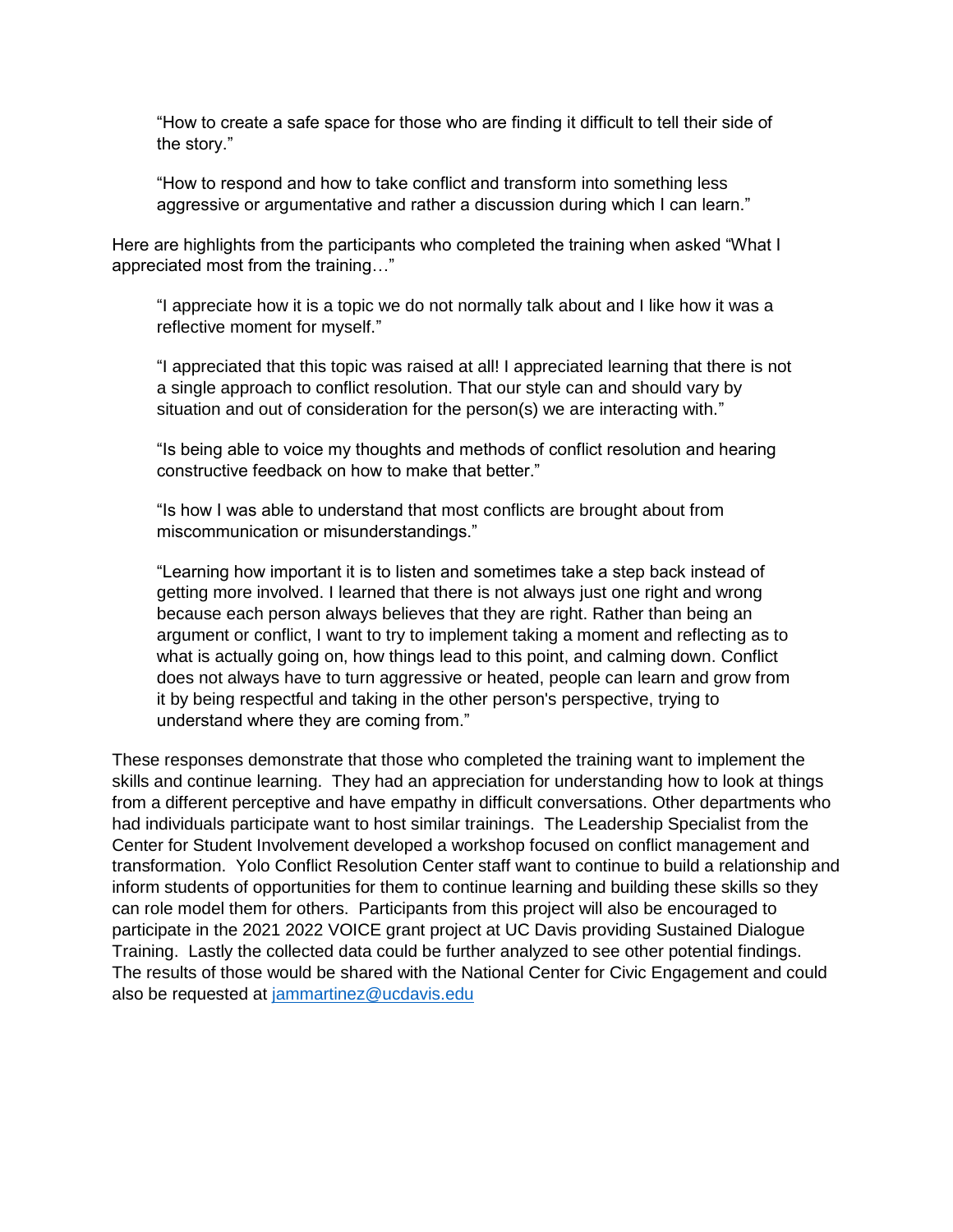#### **What was challenging about completing your project?**

Originally the trainings were to be in person and have 350 participate. Due to Covid 19 the Yolo Conflict Resolution Center developed methods to provide virtual sessions through zoom for up to 25 people each session. Offering incentives for people to participate did help but the original goal of 350 was not met.

The first the trainings were two 90-minute sessions with only an hour beak in between each. After evaluations from the early participants came in it was discovered there needed to be more time in between session. Eventually one session was offered then the second session a week after. This gave more time for the participants to reflect on each section. Some participants did suggest that two sessions was a large time commitment.

Because of the adjustments from COVID 19 the trainings started much later than expected. In the hopes to get as many participants as possible the sessions went through middle of May 2021. This presented an issue as not all of the participants responded immediately after their session. Several reminders were sent out and some responses still came in after the original deadline of May  $20<sup>th</sup>$ , 2021. Having the post training survey come in so late presented a time constraint on analyzing the data. This report could have taken a deeper dive into the responses if given more time and more participants completed the post training surveys.

## **How might the Center change the process moving forward to further support VOICE Initiative awardees' efforts?**

Potentially having the reports due by July  $1<sup>st</sup>$  might be helpful as June first is so close to finals for students. Maybe one approach would be to have all funds processes and budgets finalized by June  $1<sup>st</sup>$  and the executive summary later. I think there are some good ideas on mentoring future VOICE recipients. Hopefully when the conference is able to happen again there might be a chance for VOICE recipients to have a day together as cohort rather than just a morning. This could allow more time for them to brain storm with others and potentially have former VOICE recipients give them feedback based on their work.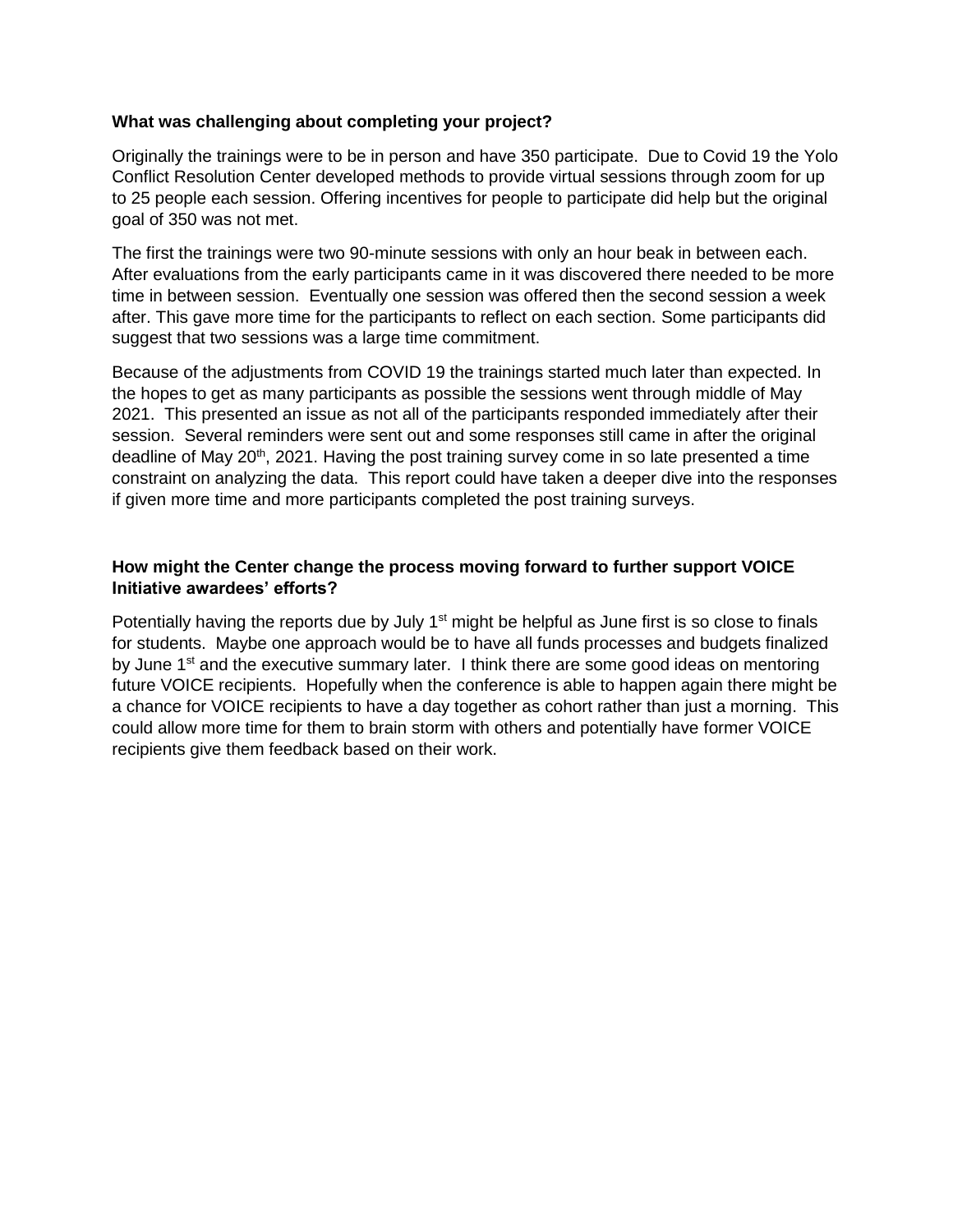# **Pretest Questions**

## *Likert Scale*

I feel I have the tools I need to help me manage conflict with others.

I am able to use collaborative communication in my interactions with others.

I am able to express my perspective in non-confrontational ways.

If asked, I can explain my approach to dealing with conflict.

I understand the role that culture might play in conflict.

Perspective taking is a key intercultural skill as well as critical to engaging conflict productively.

## *Multiple Choice*

As I understand conflict I think (pick one that corresponds to which statement you agree most)

It is a normal part of human interaction and should be embraced and engaged productively.

It is to be avoided because it is potentially destructive.

## *Likert Scale*

Working through conflict can help relationships build and grow stronger.

Conflict resolution and mediation training can help us to role model the principles of community

Open and inclusive conversations can support the principles of community.

## *Opened Questions*

To me, the difference between conflict resolution and conflict transformation is

When I realize that I am part of a conflict my first reaction is to

One example of a time when I felt that a conflict was resolved in a good way was...